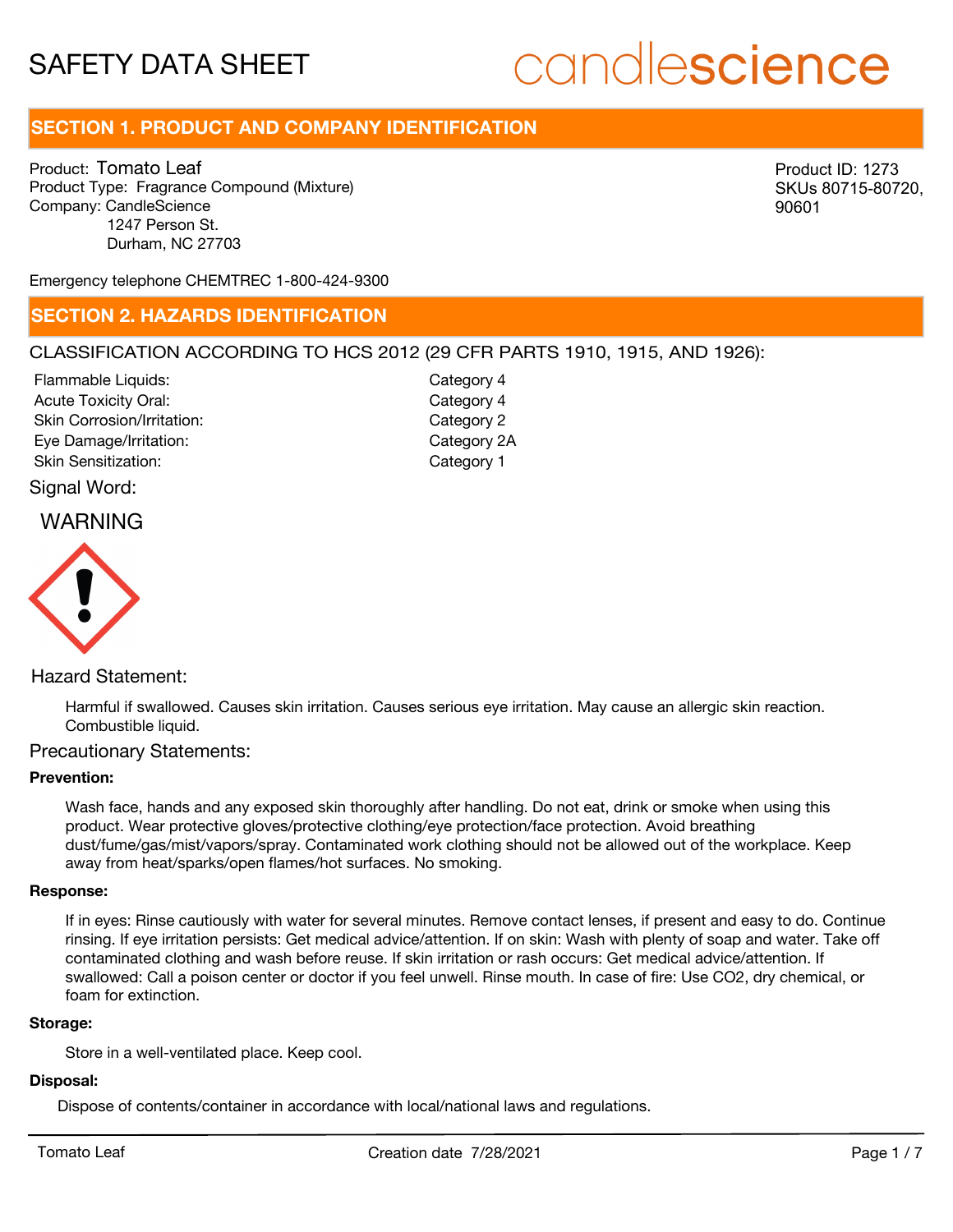# candlescience

Please note: Mixtures have not been tested for health hazards. The health hazard information presented is provided in accordance with US 29 CFR 1910.1200 and is based on the testing of individual components which have been shown to cause or may cause these health effects when tested at higher concentrations or at full strength.

## **SECTION 3. COMPOSITION/INFORMATION ON INGREDIENT**

| Hazardous components                      | CAS No.    | Weight %  |
|-------------------------------------------|------------|-----------|
| Benzyl benzoate                           | 120-51-4   | $60 - 70$ |
| Linalyl acetate                           | 115-95-7   | $3 - 5$   |
| 2,4-dimethylcyclohex-3-ene-1-carbaldehyde | 68039-49-6 | $3 - 5$   |
| Hexyl salicylate                          | 6259-76-3  | $1 - 3$   |
| Linalool                                  | 78-70-6    | $1 - 3$   |
| Tetrahydrolinalool                        | 78-69-3    | $1 - 3$   |
| Eucalyptol                                | 470-82-6   | $1 - 3$   |
| Geranyl acetate                           | 105-87-3   | $1 - 3$   |
| Citronellal                               | 106-23-0   | $\leq$ 1  |
| sassafras acetate                         | 16510-27-3 | $\leq$ 1  |
| Neryl acetate                             | 141-12-8   | $\leq$ 1  |
| Terpinolene                               | 586-62-9   | $\leq$ 1  |
| d-Limonene                                | 5989-27-5  | $\leq$ 1  |

## **SECTION 4. FIRST AID MEASURES**

## Inhalation:

Remove casualty to fresh air and keep warm and at rest. In case of respiratory tract irritation, consult a physician.

## Skin contact:

Change contaminated, saturated clothing. After contact with skin, wash immediately with plenty of water and soap. In case of skin reactions, consult a physician.

## Eye contact:

In case of contact with eyes flush immediately with plenty of flowing water for 10 to 15 minutes holding eyelids apart and consult an ophthalmologist.

## Ingestion:

If accidentally swallowed rinse the mouth with plenty of water (only if the person is conscious) and obtain immediate medical attention. Do not induce vomiting.

## Most important symptoms:

No known symptoms to date.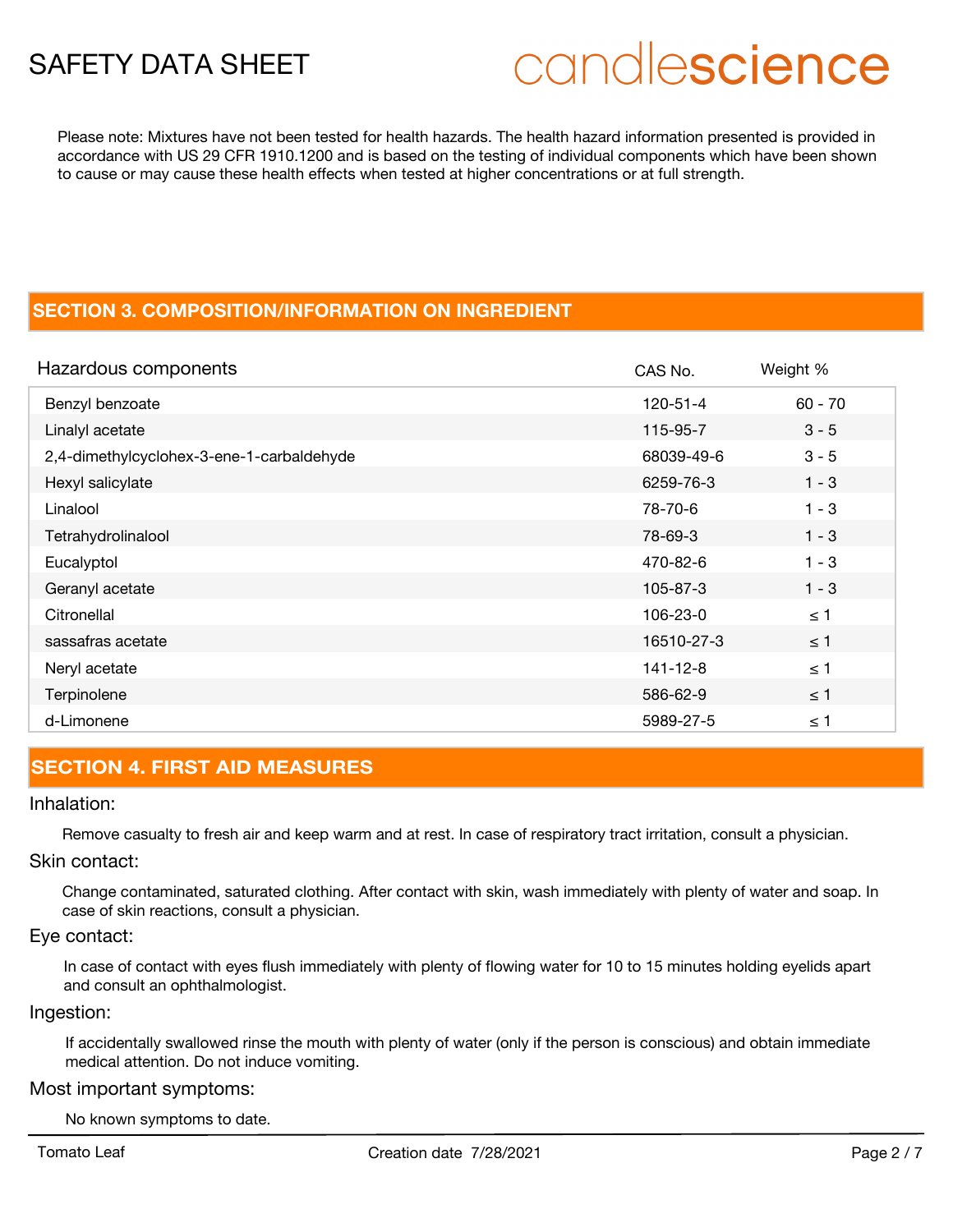# candlescience

Indication of immediate medical attention:

Treat symptomatically.

General information:

When in doubt or if symptoms are observed, get medical advice.

## **SECTION 5. FIREFIGHTING MEASURES**

Suitable extinguishing media:

Foam, carbon dioxide, or dry chemical.

## Unsuitable extinguishing media:

Avoid use of water in extinguishing fires.

Specific hazards:

During fire, gases hazardous to health may be formed. Do not allow run-off from fire fighting to enter drains or water courses.

Special fire fighting procedures:

Wear self-contained breathing apparatus for firefighting. Move containers from fire area if it can be done safely. Use water spray jet to protect personnel and to cool endangered containers.

## **SECTION 6. ACCIDENTAL RELEASE MEASURES**

## Personal precautions, protective equipment and emergency procedures:

Evacuate personnel to safe areas. Remove all sources of ignition. Ensure adequate ventilation. Keep people away from and upwind of spill/leak. Wear appropriate protective equipment and clothing during clean-up.

## Environmental precautions:

Do not allow to enter into soil/subsoil. Do not allow to enter into surface water or drains. Dispose of in accordance with local regulations. Local authorities should be advised if significant spillage cannot be contained.

## Methods and materials for containment and cleaning up:

Soak up with inert absorbent material (e.g. sand, silica gel, vermiculite). Keep in suitable and closed containers for disposal. Clean contaminated floors and objects thoroughly while observing environmental regulations.

## **SECTION 7. HANDLING AND STORAGE**

## Precautions for safe handling:

Avoid contact with skin and eyes. Avoid prolonged inhalation of vapors. Wash hands and other exposed areas with mild soap and water before eating, drinking or smoking and when leaving work. Handle in accordance with good industrial hygiene and safety practices.

Conditions for safe storage, including any incompatibilities:

Store in tightly closed and upright container in a cool, dry, ventilated area. Store away from light, heat, and sources of ignition.

## **SECTION 8. EXPOSURE CONTROLS/PERSONAL PROTECTION**

## Exposure Guidelines:

ACGIH: d-Limonene (CAS 5989-27-5) TWA 5 ppm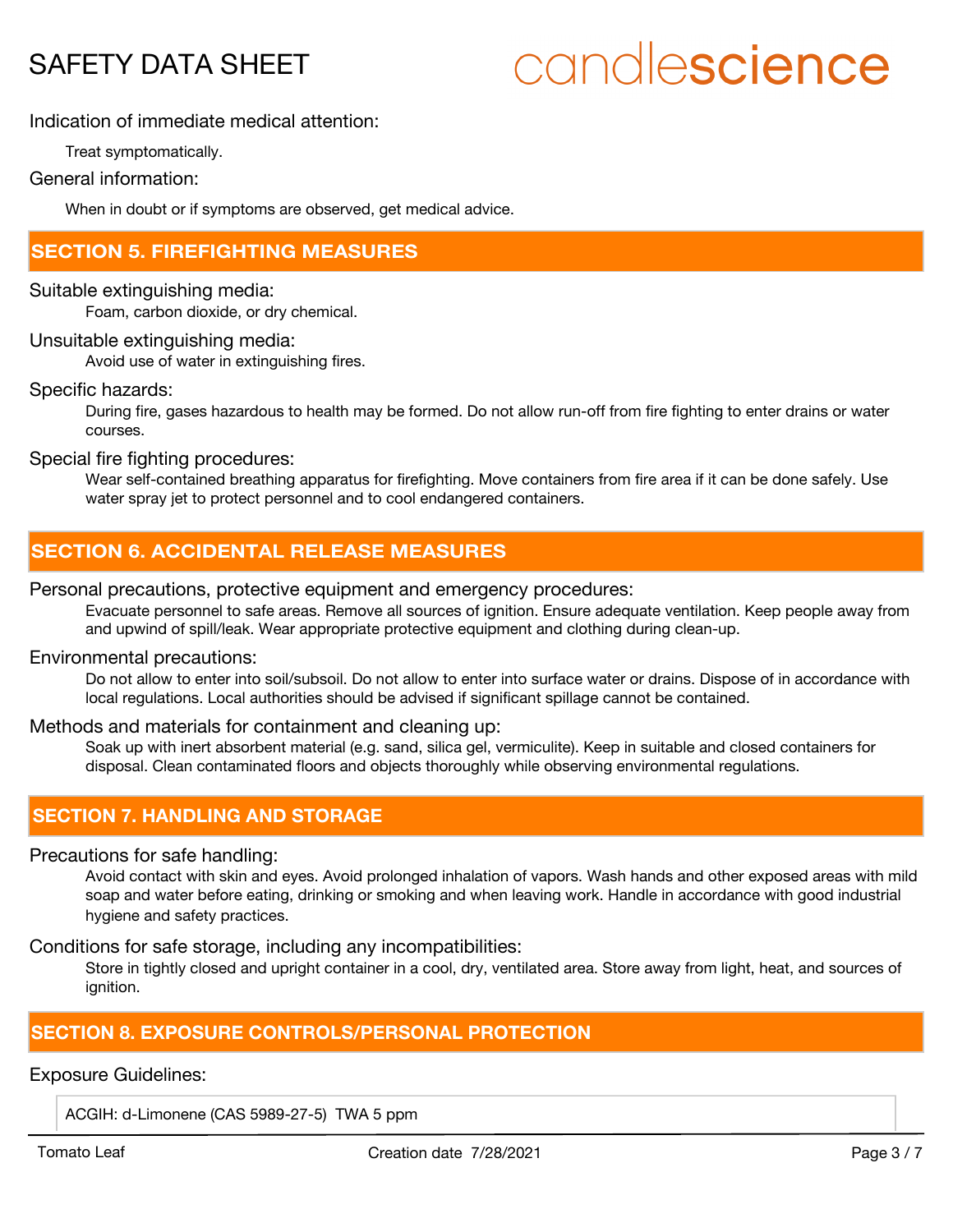# candlescience

## Appropriate Engineering Controls:

### **Ventilation:**

Use engineering controls to maintain airborne levels below exposure limit requirements or guidelines. If there are no applicable exposure limit requirements or guidelines, use only with adequate ventilation. Local exhaust ventilation may be necessary for some operations.

## Personal Protective Equipment:

#### **Eye protection:**

Ensure that eyewash stations and safety showers are close to the workstation location. Chemical resistant goggles must be worn.

#### **Hand protection:**

Wear chemical resistant gloves suitable for this material as determined by a hazard assessment. Gloves should be discarded and replaced if there is any indication of degradation or chemical breakthrough.

#### **Skin and body protection:**

Wear protective clothing suitable for this material as determined by a hazard assessment.

#### **Respiratory protection:**

Respiratory protection should be worn when workplace exposures exceed exposure limit requirements or guidelines. If there are no applicable exposure limits or guidelines, use an approved respirator where there is a potential for adverse effects, including but not limited to respiratory irritation or odor, where indicated or required by the exposure assessment. Selection of air-purifying or positive-pressure supplied air will depend on the results of the exposure assessment which includes an evaluation of the specific operations and the actual or potential airborne concentrations. The type of cartridge or filter to be used must be selected and approved for the chemical, class, or classes of chemicals likely to be encountered in the workplace. For emergency conditions, use an approved positive-pressure self-contained breathing apparatus.

#### **General hygiene considerations:**

Handle in accordance with good industrial hygiene and safety practice. Remove contaminated clothing and protective equipment before entering eating areas. Wash hands before breaks and immediately after handling the product.

## **SECTION 9. PHYSICAL AND CHEMICAL PROPERTIES**

| Appearance:                                     | Liquid                      |  |  |
|-------------------------------------------------|-----------------------------|--|--|
| Color:                                          | Colorless to light yellow   |  |  |
| Odor:                                           | Characteristic              |  |  |
| Odor threshold:                                 | N/A                         |  |  |
| pH:                                             | N/A                         |  |  |
| Melting point:                                  | N/A                         |  |  |
| Boiling point:                                  | N/A                         |  |  |
| Flashpoint:                                     | 92.8 $^{\circ}$ C<br>199 °F |  |  |
| Evaporation Rate (Butyl Acetate $= 1$ ):<br>N/A |                             |  |  |
| Flammability (solid, gas):                      | N/A                         |  |  |
| Upper lower flammability or explosive limits:   | N/A                         |  |  |
| Vapor density (Air=1):                          | N/A                         |  |  |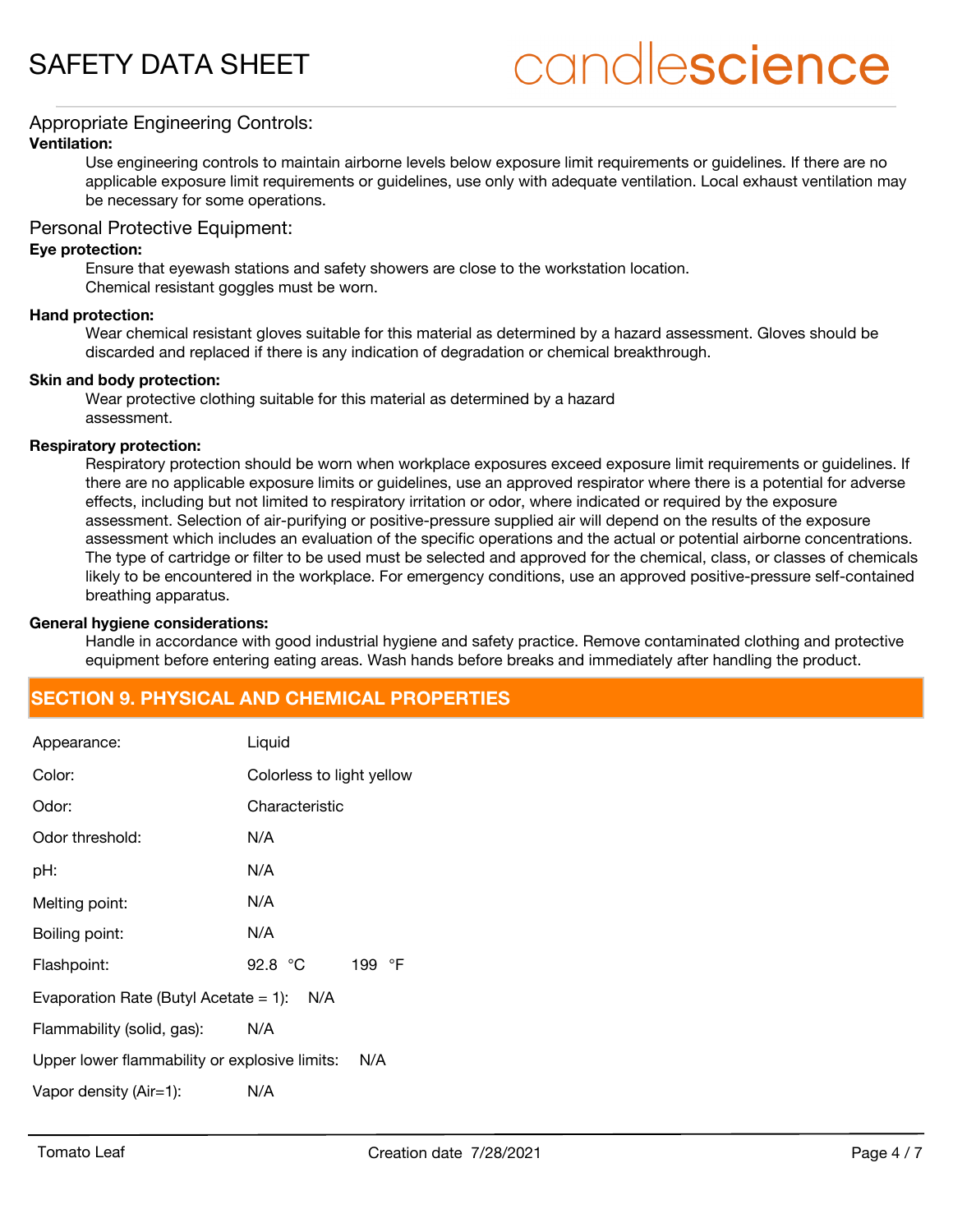# candlescience

| Vapor pressure:                         | 0.135 mmHg@20°C (calculated) |
|-----------------------------------------|------------------------------|
| Specific gravity (H2O=1):               | 1.0410 - 1.0510              |
| Solubility in water:                    | N/A                          |
| Solubility in other solvents:           | N/A                          |
| Partition coefficient: n-octanol/water: | N/A                          |
| Auto-ignition temperature:              | N/A                          |
| Decomposition temperature:              | N/A                          |
| Kinematic viscosity:                    | N/A                          |
| Dynamic viscosity:                      | N/A                          |
| Explosive properties:                   | N/A                          |
| Oxidizing properties:                   | N/A                          |
| Refractive index:                       | 1.5240 - 1.5340 (n25°C/D)    |

## **SECTION 10. STABILITY AND REACTIVITY**

## **Chemical stability:**

The product is stable and non-reactive under normal conditions of use, storage and transport.

## **Possibility of hazardous reactions:**

Material is stable under normal conditions.

### **Conditions to avoid:**

Heat, flames and sparks. Temperature extremes and direct sunlight.

#### **Incompatible materials:**

Strong oxidizing agents. Strong acids. Strong Bases.

## **Hazardous decomposition products:**

No hazardous decomposition products are known.

## **SECTION 11. TOXICOLOGICAL INFORMATION**

### **Acute oral toxicity:**

N/A

## **Acute dermal toxicity:**

4698 mg/kg

## **Acute inhalation toxicity:**

N/A

## **Skin corrosion/irritation:**

N/A

#### **Serious eye damage/eye irritation:**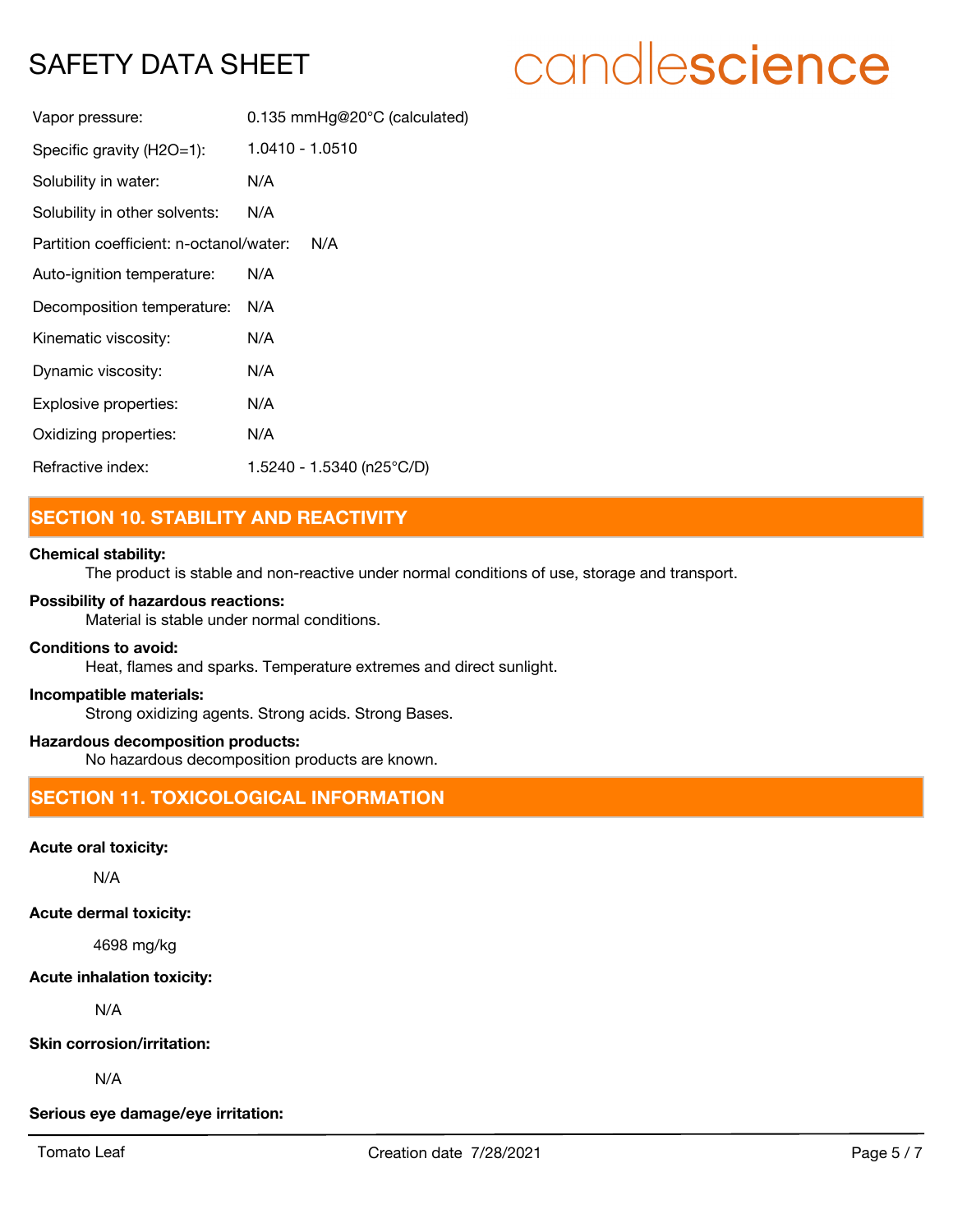# candlescience

N/A

### **Respiratory or skin sensitization:**

N/A

## **Mutagenicity:**

N/A

## **Reproductive toxicity:**

N/A

## **Carcinogenicity:**

This product does not contain any carcinogens or potential carcinogens as listed by OSHA, IARC or NTP.

Please note: Mixtures have not been tested for health hazards. The health hazard information presented is provided in accordance with US 29 CFR 1910.1200 and is based on the testing of individual components which have been shown to cause or may cause these health effects when tested at higher concentrations or at full strength.

## **SECTION 12. ECOLOGICAL INFORMATION**

## **Ecotoxicity:**

N/A

**Persistence and Degradability:**

N/A

#### **Bioaccumulation:**

N/A

## **Other Adverse Effects:**

N/A

## **SECTION 13. DISPOSAL CONSIDERATIONS**

#### **Disposal instructions:**

Collect and reclaim or dispose in sealed containers at licensed waste disposal site. Do not allow this material to drain into sewers/water supplies. Do not contaminate ponds, waterways or ditches with chemical or used container. Dispose of contents/container in accordance with local/regional/national/international regulations.

### **Local disposal regulations:**

Dispose in accordance with all applicable regulations.

#### **Hazardous waste code:**

The waste code should be assigned in discussion between the user, the producer and the waste disposal company.

#### **Waste from residues/unused products:**

Dispose of in accordance with local regulations. Empty containers or liners may retain some product residues. This material and its container must be disposed of in a safe manner.

#### **Contaminated packaging:**

Since emptied containers may retain product residue, follow label warnings even after container is emptied. Empty containers should be taken to an approved waste handling site for recycling or disposal.